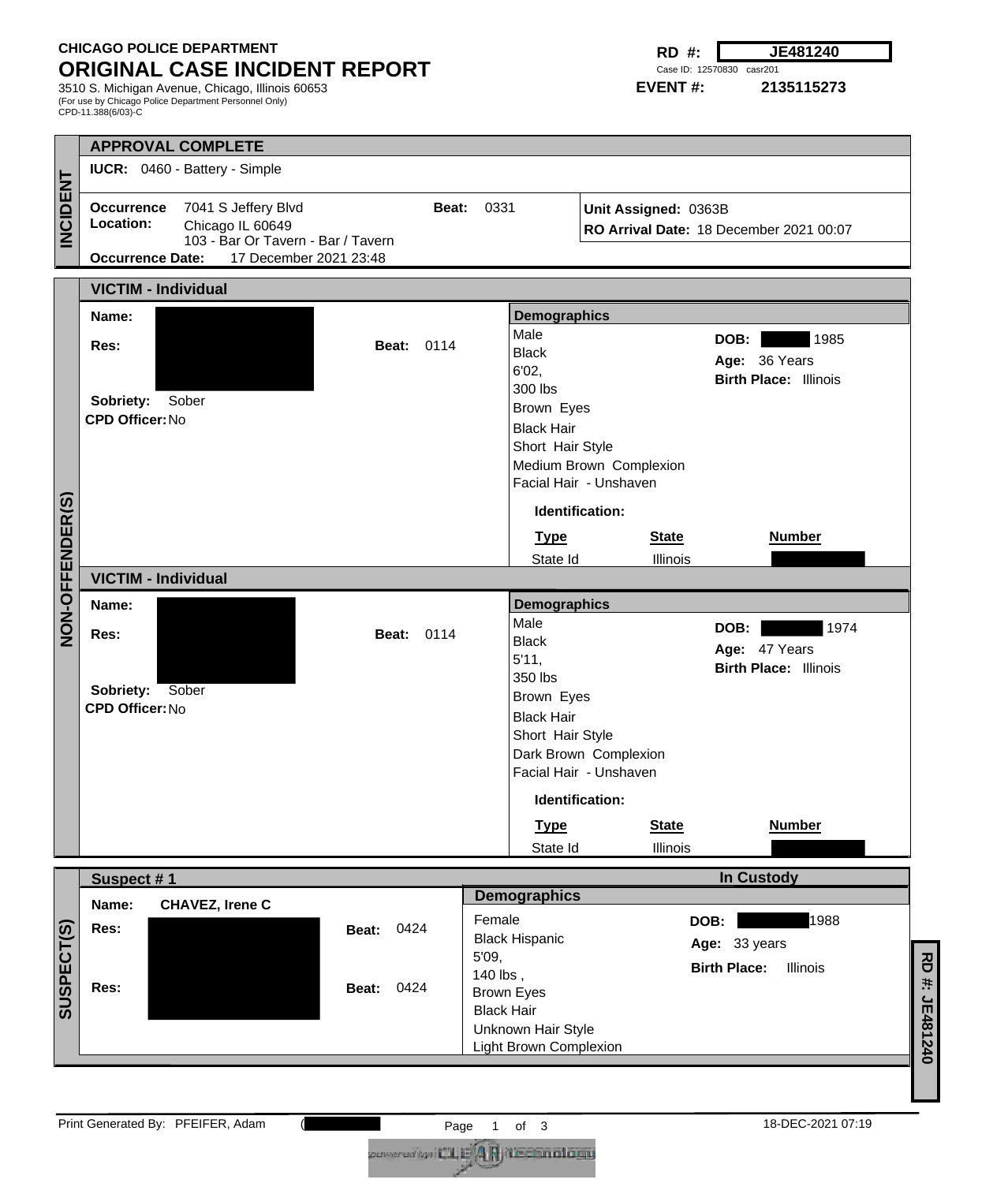| <b>Chicago Police Department - Incident Report</b> |  |
|----------------------------------------------------|--|
|----------------------------------------------------|--|

SUSPECT(S) **SUSPECT(S)** ( Victim ) is a Unknown of **CHAVEZ, Irene,C** ( Offender ) RELATIONSHIP **RELATIONSHIP** ( Victim )is a Unknown of **CHAVEZ, Irene,C** ( Offender ) **OTHER Miscellaneous**  Victim Information Provided **Flash Message Sent ?** No **BUSINESS LICENSE HOLDER - Business Name:** JAF, Ltd **NON-OFFENDERS**  NON-OFFENDERS **Bus: Beat:** 5100 **Phone - Business : 773-363-8555 Business License Info Licence # Type Issued By Expires** 153 Liquor-Tavern City Of Chicago 15 April 2023 EVENT#15273, BWC RECORED EVENT. IN SUMMARY R/O'S RESPONDED TO A CALL OF HOLDING THE OFFENDER AT THE JEFFERY PUB TAVERN LOCATED AT 7141 S. JEFFERY BLVD.. UPON ARRIVAL, R/O'S MET WITH [V] (SECURITY GUARD) WHO RELATED TO R/O'S THAT [O] CHAVEZ IRENE STRUCK HIM IN THE FACE WITH A CLOSED FIST ABOUT THE RIGHT EYE AFTER ASKING THE OFFENDER TO LEAVE AFTER SHE CONTINOUSLY **NARRATIVES**  NARRATIVES ATTEMPTED TO PLAY MUSIC ON THE JUKE BOX AFTER REPEATEDLY BEING TOLD THAT IT WOULDNT WORK. [V] FURTHER RELATED THAT AFTER HE WAS STRUCK IN THE FACE HE WAS ABLE TO RESTRAIN [O] CHAVEZ, IRENE WITH HANDCUFFS AND ESCORT HER OUT OF THE BAR. R/O'S THEN SPOKE WITH [V] (SECURITY GUARD) WHO RELATED TO R/O'S THAT WHILE OUTSIDE WAITING FOR THE POLICE TO ARRIVE, [O] CHAVEZ, IRENE PROCEEDED TO SPIT ON HIS FACE. BOTH [V] (SECURITY GUARD) AND [V] (SECURITY GUARD) WERE EXPLAINED THE PROCESS OF POTENTIAL FELONY CHARGES UPGRADE AND BOTH WISHED TO PROCEEED WITH MISDEMEANOR CHARGES. [O] CHAVEZ, IRENE WAS PLACED IN CUSTODY ON SIGN COMPLAINTS AND TRANSPORTED TO THE THIRD DISTRICT FOR PROCESSING BY BEAT 371. BOTH [V] ,AND [V] DECLINED EMS, NO VISIBLE INJURIES. VICTIMS INFORMATION NOTICE GIVEN, COURT INFO: 35-2, 18 JAN, 2021 AT 0900HRS.